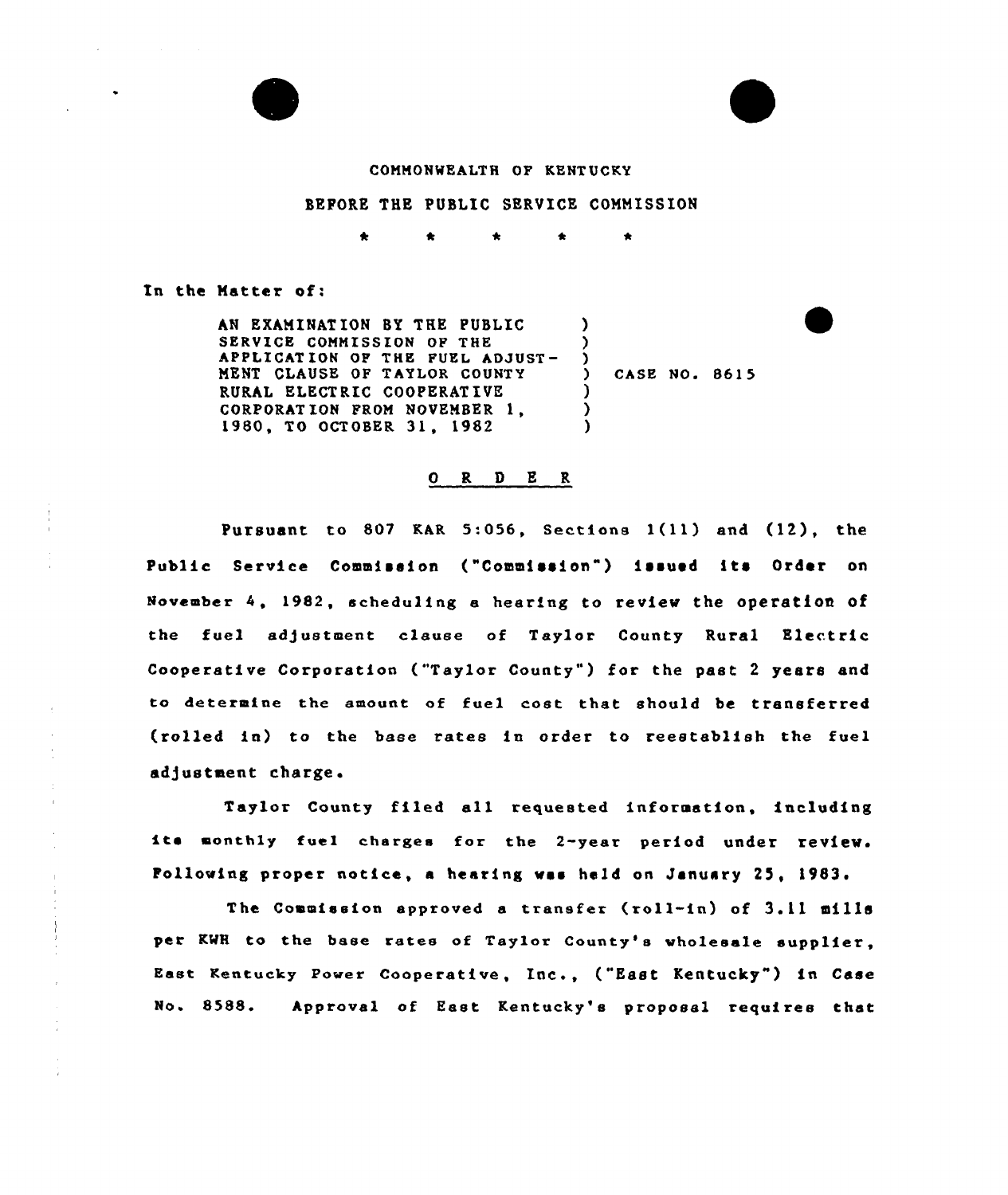Taylor County also be authorized to roll in those same fuel costs to its base rates.

The Commission has reviewed the monthly fuel adjustment clause filing made by Taylor County in con)unction with the schedule of over- or under-recovered fuel costs filed in this proceeding. This review indicates that the Commission should revise the monthly fuel adjustment clause filing form to minimize errors.

The Commission, having considered the evidence of record and being advised, is of the opinion and finds that:

1. Taylor County has complied in all material respects with the provisions of 807 KAR 5:056.

2. Taylor County's wholesale supplier has been authorized to transfer (roll in) to its base rates fuel costs of 3.11 mills per KWH in Case No. 8588.

3 <sup>~</sup> Taylor County should be authorized to increase the rates charged its customers by 3.36 mills per KWH in order to transfer fuel costs rolled in by East Kentucky from the fuel adjustment clause to the base rates pursuant to the Commission's Order in Case No. 8588 and applicable line loss, and this can best be accomplished by an energy adder to each KWH sold.

4. The revised rates and charges in Appendix <sup>h</sup> are designed to reflect the transfer of fuel costs from the fuel adjustment clause rate to the base rates.

5. The monthly fuel adjustment clause filing form currently being filed by Taylor County should be revised'

 $-2-$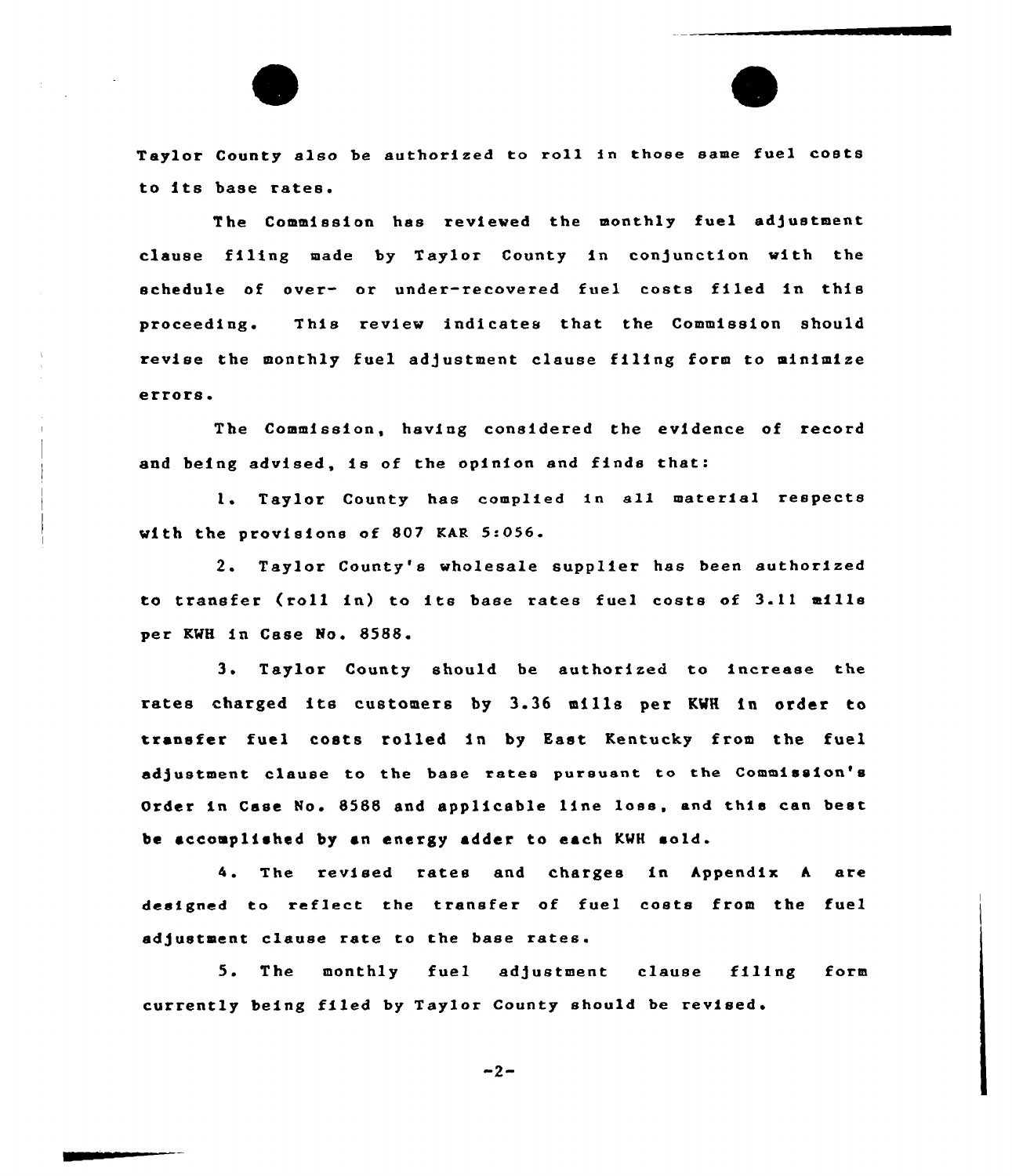IT IS THEREFORE ORDERED that the charges collected by Taylor County through the fuel adjustment clause for the period November 1, 1980, through October 31, 1982, be and they hereby are approved.

IT IS FURTHER ORDERED that Taylor County be and it hereby is authorized to transfer to its base rates fuel costs transferred by its wholesale supplier pursuant to Case No. 8588.

IT IS FURTHER ORDERED that the rates in Appendix <sup>A</sup> be and they hereby are approved for service rendered by Taylor County on and after June 1, 1983, which is also the effective date for Fast Kentucky's rates.

IT IS FURTHER ORDERED that within 30 days from the date of this Order Taylor County shall file with the Commission its revised tariff sheets setting out the rates approved herein.

IT IS FURTHER ORDERED that the revised monthly fuel clause form in Appendix <sup>B</sup> shall be used by Taylor County for sll filings made after the date of this Order pursuant to 807 KAR 5:056 to recover or refund fuel charges or credits billed or refunded by its wholesale supplier.

Done at Frankfort, Kentucky, this 3rd day of June, 1983.

PUBLIC SERVICE COMMISSION

Vice Chairman

Commission

ATTEST:

Secretary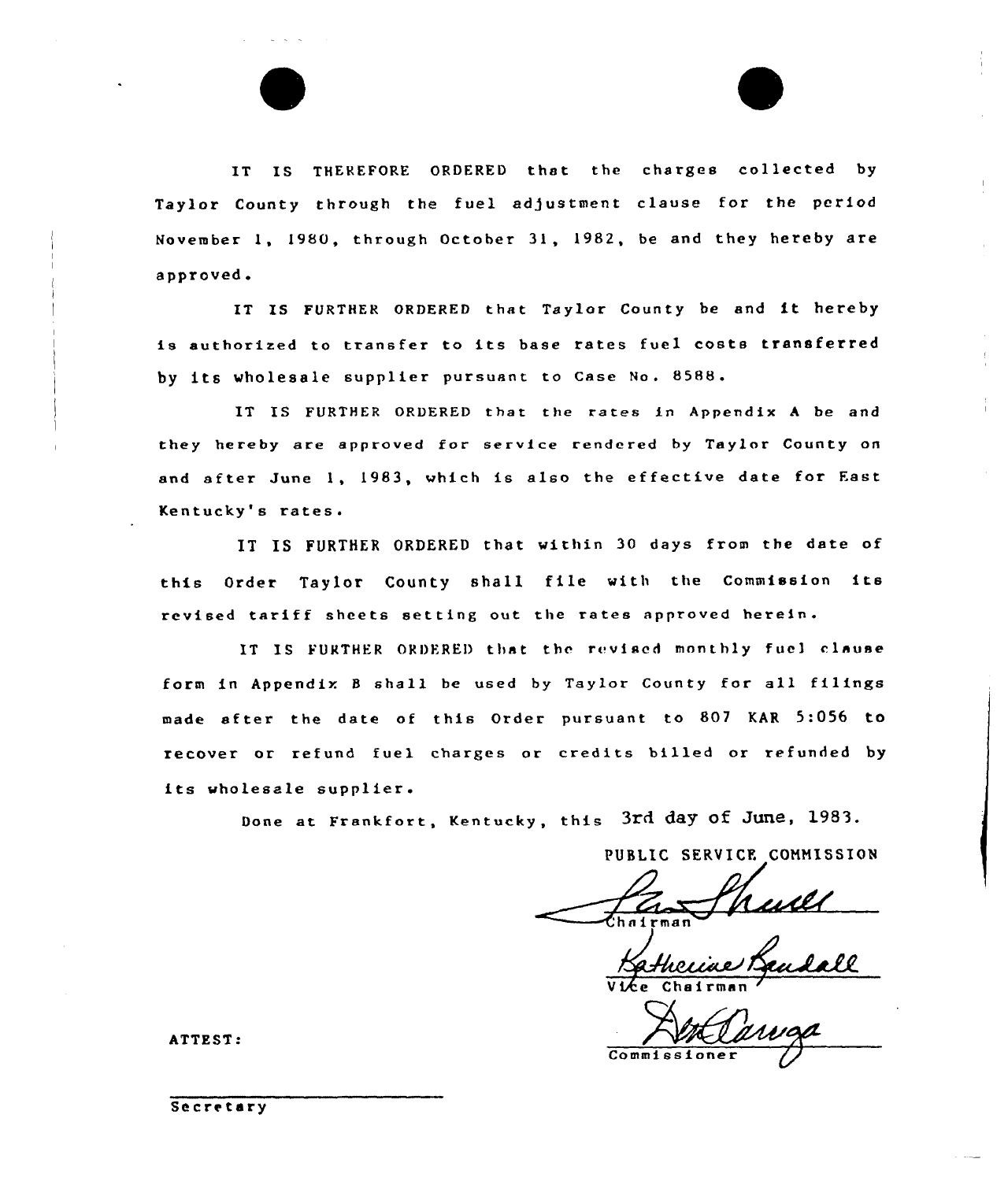## APPENDIX A

APPENDIX TO AN ORDER OF THE KENTUCKY PUBLIC SERVICE COMMISSION IN CASE NO. 8615 DATED JUNE 3, 1983

The following rates and charges are prescribed for the customers in the area served by Taylor County Rural Electric Cooperative Corporation. All other rates and charges not specifically mentioned herein shall remain the same as those in effect under authority of this Commission prior to the date of this Order.

> SCHEDULE A FARM AND HOME SERVICE\*

## Rates:

Д,

Customer Charge All KWH Per Month  $$4.15$ Per Meter Per Month  $.05765$ Per KWH

**SCHEDULE GP-1** GENERAL PURPOSE SERVICE (LESS THAN 25 KW)\*

#### Rates:

Demand Charge:

None

Energy:

Customer Charge All KWH Per Month  $$5.15$ Per Meter Per Month  $.06538$  Per KWH

**SCHEDULE GP-2** GENERAL PURPOSE SERVICE (GREATER THAN 25 KVA)  $\star$ 

### Rates:

Demand Charge:

Per KW of Billing Demand  $$3.95$ 

Energy Charge:

All KWH Per Month

 $$.04123$  Per KWH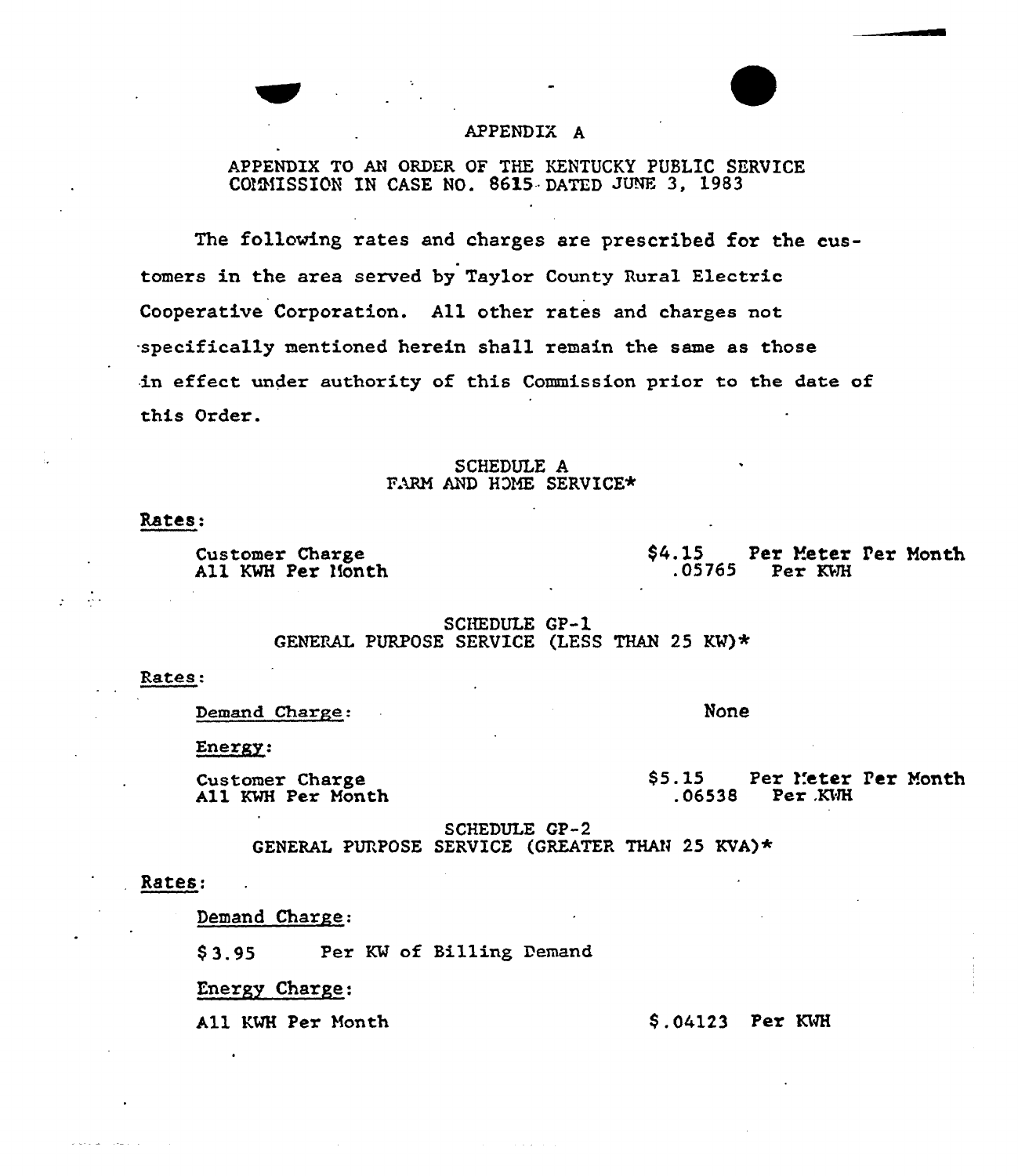## SCHEDULE SL STREET LIGHTING SERVICE

Rates:

| Incandescent                                    | Charge/Fixture                             |                                                                                                                                                 |  |  |
|-------------------------------------------------|--------------------------------------------|-------------------------------------------------------------------------------------------------------------------------------------------------|--|--|
| 75 Watts<br>150 Watts<br>200 Watts<br>300 Watts | $$2.26$ plus<br>$2.90$ plus<br>$2.97$ plus | 30 KWH/Light/Month @ GP-1 Rate<br>60 KWH/Light/Month @ CP-1 Rate<br>80 KWH/Light/Month @ GP-1 Rate<br>3.65 plus 120 KWH/Light/Month @ GF-1 Rate |  |  |
| Mercury Vapor                                   | Charge/Fixture                             |                                                                                                                                                 |  |  |
| 175 Watts<br>250 Watts<br>400 Watts             |                                            | \$2.94 plus 70 KWH/Light/Month @ GP-1 Rate<br>3.59 plus 100 KWH/Light/Month @ CP-1 Rate<br>4.84 plus 160 KWH/Light/Month @ CP-1 Rate            |  |  |

# +Fuel Adjustment Clause

All rates are applicable to the Fuel Adjustment Clause and may be increased ox decreased by an amount per KWH qual to the fuel adjustment amount per KWH as billed by the Wholesale Power Ener adjustment amount per KWH as since by the MRSTESHIC rowline losses will not exceed 10% and is based on a twelve-month moving average of such losses. This Fuel Clause is subject to all other applicable provisions as set out in 807 KAR 5:056.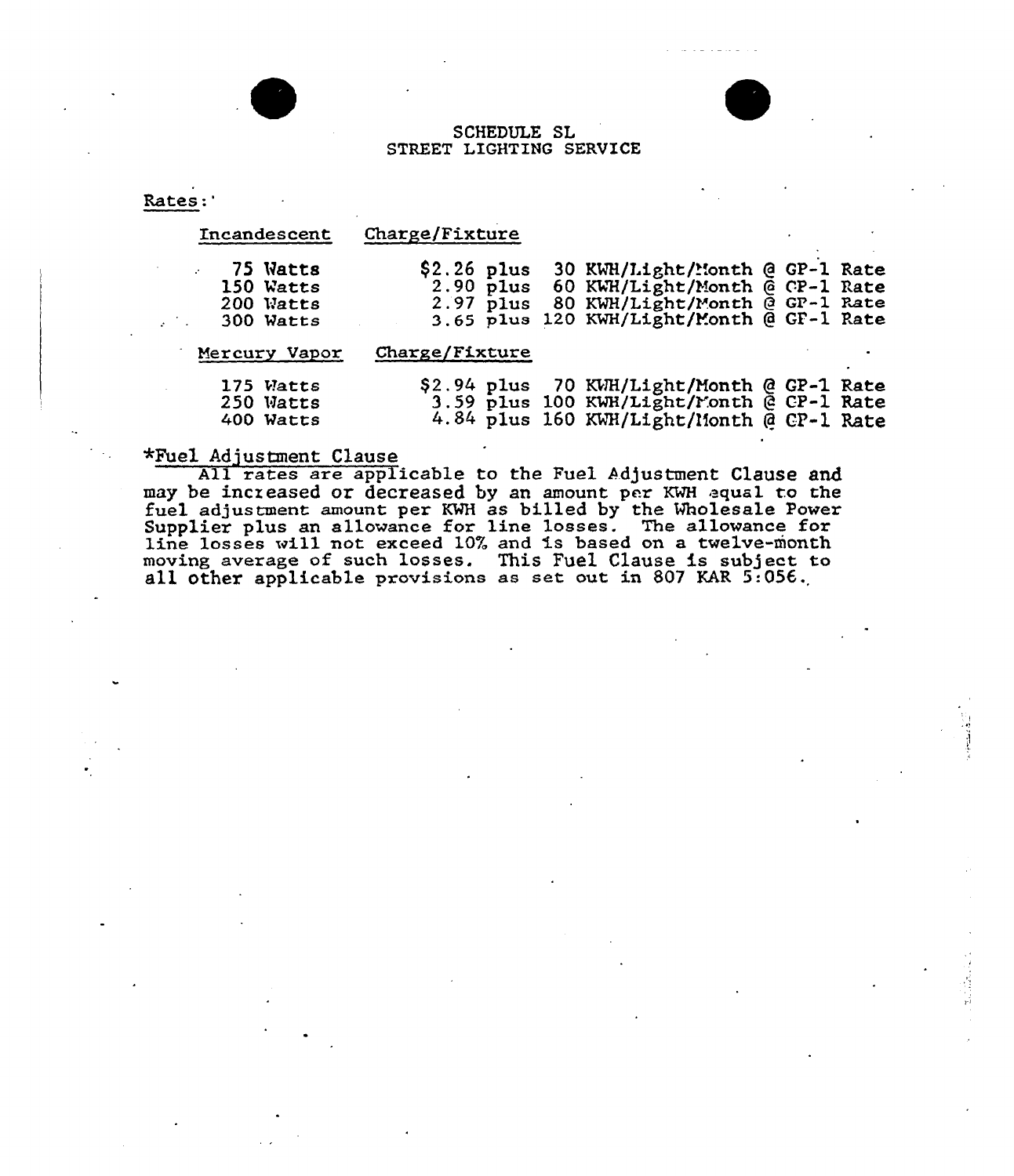| plied to bills rendered on and after<br>.<br>ಎ<br>$\ddot{\cdot}$ | per<br>Calculation of<br>Line<br>14.<br><b>22.</b><br>51.<br>$\ddot{\phantom{0}}$<br>18.<br>16.<br>ដុ<br>30.<br>17.<br>KAR<br>5907<br>Sales as a<br><u>່ດ</u><br>$\ddot{\cdot}$<br>Line Loss<br><b>Last</b><br>p.<br>Fuel<br><b>FAC</b><br><b>EAC</b><br>Recovery Rate<br>Last Month<br>Supplier's<br>Number of<br>័<br>(T13D)<br>$\widehat{E}$<br>(100% less<br>↭<br>$\overline{\mathbf{c}}$<br>per KWH<br>↭<br>$+11)$<br>n.<br>Recoverable Fuel Cost<br><b>Unrecov</b><br><b>Billed</b><br>$(0$ ver)<br>(T13)<br>Ndjusti<br>12 Mon<br>$+114$<br>per KMI<br><b>be</b><br>per<br>$(3 - 8 + V)$<br>$\frac{e}{2}$<br>KMH Purchased<br>HMX<br>Ē,<br>E,<br>Percent of Purchases<br>AC Billed Consumers<br>or Month on L17<br>Used to Compute L16<br>ths Actual $(2)$ -<br>$(113A + 14)$<br>FAC:<br>crable - Schedule 2<br>Under Recovery (L12)<br>by supplier<br>ment Charge<br>percentage on L16)<br>$(001 \times 127)$<br>∽<br>$(611 + 027)$<br>per KWII<br>$\mathbf{\hat{z}}$ | $(0$ ver)<br><b>l</b> ne<br>panss<br>jdress:<br>$16$ (17 $\pm$ 18)<br>on 16<br>ssozg<br>22<br>Total (Over)<br>from L6 (net of billing adj.)<br>Fuel Charge (Credit) Used<br>Net KMI Dilled<br>of instruents to<br>Last FAC Rate Billed Consumers<br>Line Loss &<br>Total Sales<br>Company Use<br>Sales<br>Recovery (L10 less L11)<br><b>DAG</b><br>Compute L6<br>Total<br>$(11)$ less $14)$<br>$\mathbf{g}$<br>$\overline{a}$<br>reflects<br>Revenue<br><b>Under Recovery</b><br>KWH Billed at the<br>Purchases<br>(Ultimate)<br>œ<br>(Refund) Resulting<br>Unaccounted<br>(12)<br>or Under<br>Fuel Adjustment Charge<br><b>ButI110</b><br>at the<br>Comsumer)<br>$+13$<br>Rate<br>(HMX)<br><b>Rate</b><br>for<br>$\mathbf{I}$<br>$\ddot{\circ}$<br>llonth of:<br>g<br>$\overline{6}$<br>(21)<br>$\frac{1}{2}$<br>Issued on:<br>Title:<br>Telephone:<br>'n | $\cdot$<br>$\cdot^{\infty}$<br>$\cdot$<br>÷,<br>a uْ<br>ō.<br>$\mathbf{H}$<br>ِب.<br>÷.<br>$\tilde{\mathbf{z}}$<br>F |
|------------------------------------------------------------------|------------------------------------------------------------------------------------------------------------------------------------------------------------------------------------------------------------------------------------------------------------------------------------------------------------------------------------------------------------------------------------------------------------------------------------------------------------------------------------------------------------------------------------------------------------------------------------------------------------------------------------------------------------------------------------------------------------------------------------------------------------------------------------------------------------------------------------------------------------------------------------------------------------------------------------------------------------------------------|------------------------------------------------------------------------------------------------------------------------------------------------------------------------------------------------------------------------------------------------------------------------------------------------------------------------------------------------------------------------------------------------------------------------------------------------------------------------------------------------------------------------------------------------------------------------------------------------------------------------------------------------------------------------------------------------------------------------------------------------------------------------------------------------------------------------------------------------------------|----------------------------------------------------------------------------------------------------------------------|
| Month of:                                                        | Purchased<br>Power<br>$(215)$ :                                                                                                                                                                                                                                                                                                                                                                                                                                                                                                                                                                                                                                                                                                                                                                                                                                                                                                                                              | Disposition<br>$\overline{5}$<br><b>Energy</b><br>TIMN)<br>$\pmb{\cdot}$<br><b>Month</b> of:                                                                                                                                                                                                                                                                                                                                                                                                                                                                                                                                                                                                                                                                                                                                                               |                                                                                                                      |
| Page 1 of 3<br>Appendix B<br>$\pmb{\cdot}$                       | POWER SUPPLIER:                                                                                                                                                                                                                                                                                                                                                                                                                                                                                                                                                                                                                                                                                                                                                                                                                                                                                                                                                              | COMPANY:<br>HOMILLY FUEL ADJUSTMENT CLAUSE (FAC) Report                                                                                                                                                                                                                                                                                                                                                                                                                                                                                                                                                                                                                                                                                                                                                                                                    |                                                                                                                      |

 $\frac{1}{2\pi} \left( \frac{1}{\sqrt{2}} \right)$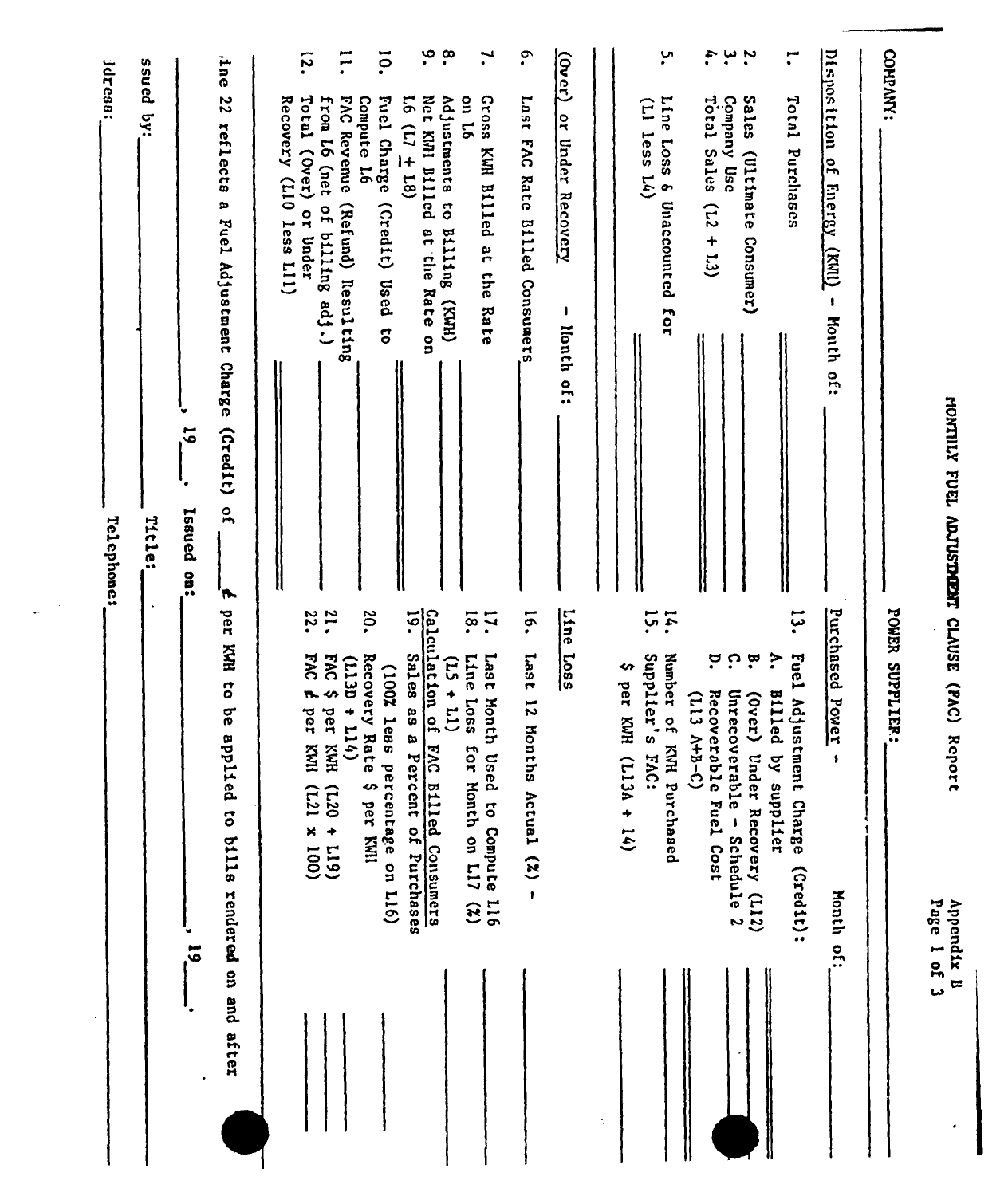

 $\alpha$  ) and  $\alpha$  are  $\beta$  ,  $\alpha$ 

**Carl** 

## SCHEDULE 1 TWELVE MONTH ACTUAL LINE LOSS FOR FUEL ADJUSTMENT CHARGE COMPUTATION FOR 198

------

 $\bullet$ 

|                                                                                                                                                              | (a)<br><b>KWH PURCHASED</b> | (b)<br>KWH SOLD | (c)<br>OFFICE USE                       | (d)<br>KWH LOSSES |
|--------------------------------------------------------------------------------------------------------------------------------------------------------------|-----------------------------|-----------------|-----------------------------------------|-------------------|
| Previous twelve months total $-$<br>Less: Prior year-current month total -<br>Plus: Current year-current month total -<br>Most Recent Twelve Month Total $-$ |                             |                 |                                         |                   |
| (d)<br>$\div$ (a)<br>$\mathbf{m}$                                                                                                                            | (FAC) Report                |                 | Enter on line 16 of the current month's |                   |